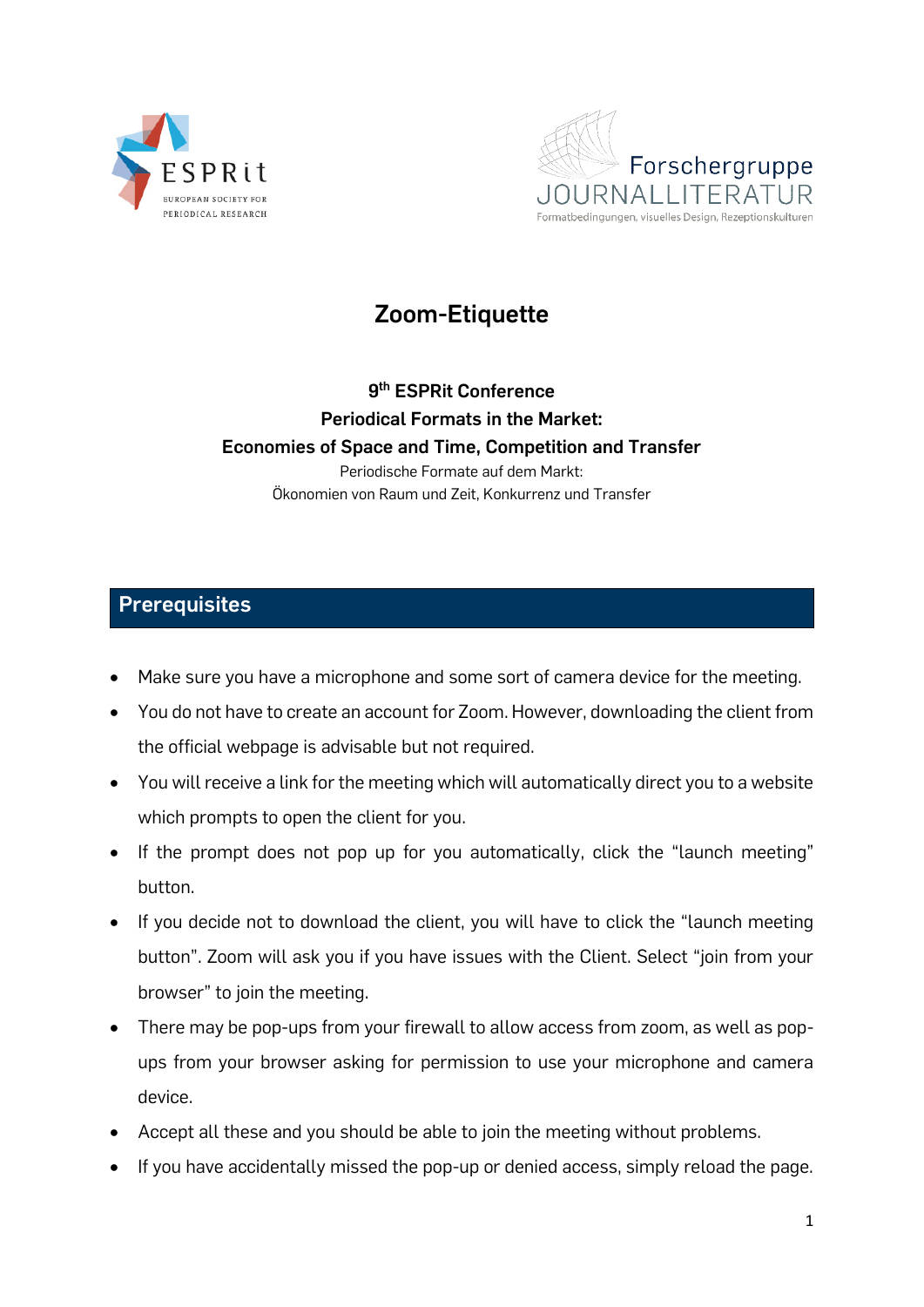# **Zoom Etiquette**

The following is an example of the Zoom room. However, as there will be more than one participant we would like to present to you some general guidelines to ensure an ordered panel.



- We would like to ask you to **turn off your microphone** during the Zoom-meetings to reduce the potential background noise while a participant is speaking.
- You will be able to unmute yourself within the programme by clicking on the microphone icon on the bottom left-hand corner.



- You may virtually raise your hand and give feedback through an option in the participants menu.
- We would also like to ask you to **turn on your camera**. The image quality of the camera is of little importance. Through experience, we realised that it is much more comfortable to speak while seeing faces than to talk to black tiles on a screen.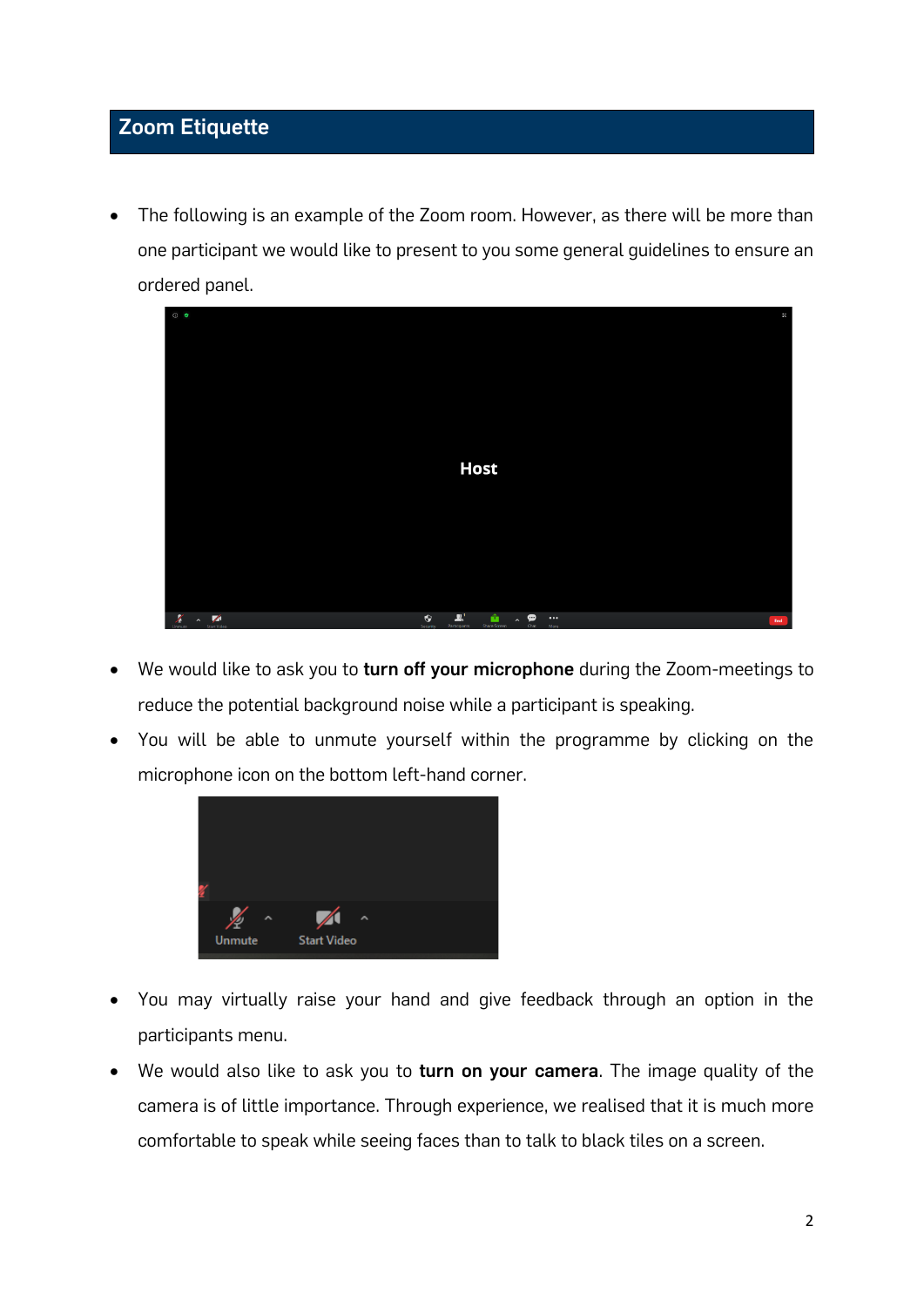### **Virtual Backgrounds**

- If you feel turning on your camera would invade your privacy too much there is a possibility to use a **virtual background** within the Zoom client. This is not possible in the browser version.
- You will find the option at the lower-left corner of the screen. Simply start the meeting without video and turn it on later.



- Note, that the simpler your real-life background, meaning the more unified in colour it is, the better the result will be.
- If the virtual Background does not work for you and you feel you do not have the possibility of finding a place where your privacy would be least invaded, you may leave the camera turned off. We would ask again, however, for the sake of the discussion to consider this an emergency solution.
- The moderator should prompt you to speak if you raised your hand. Please wait your turn to avoid speaking over one another.
- The chat may be used to add comments or short questions, depending on the situation. Make sure, however, to keep it concise.

### **Further hints and tips**

• **Keeping open the participants and chat** tabs by clicking on the respective tabs at the beginning of the session is most advisable.